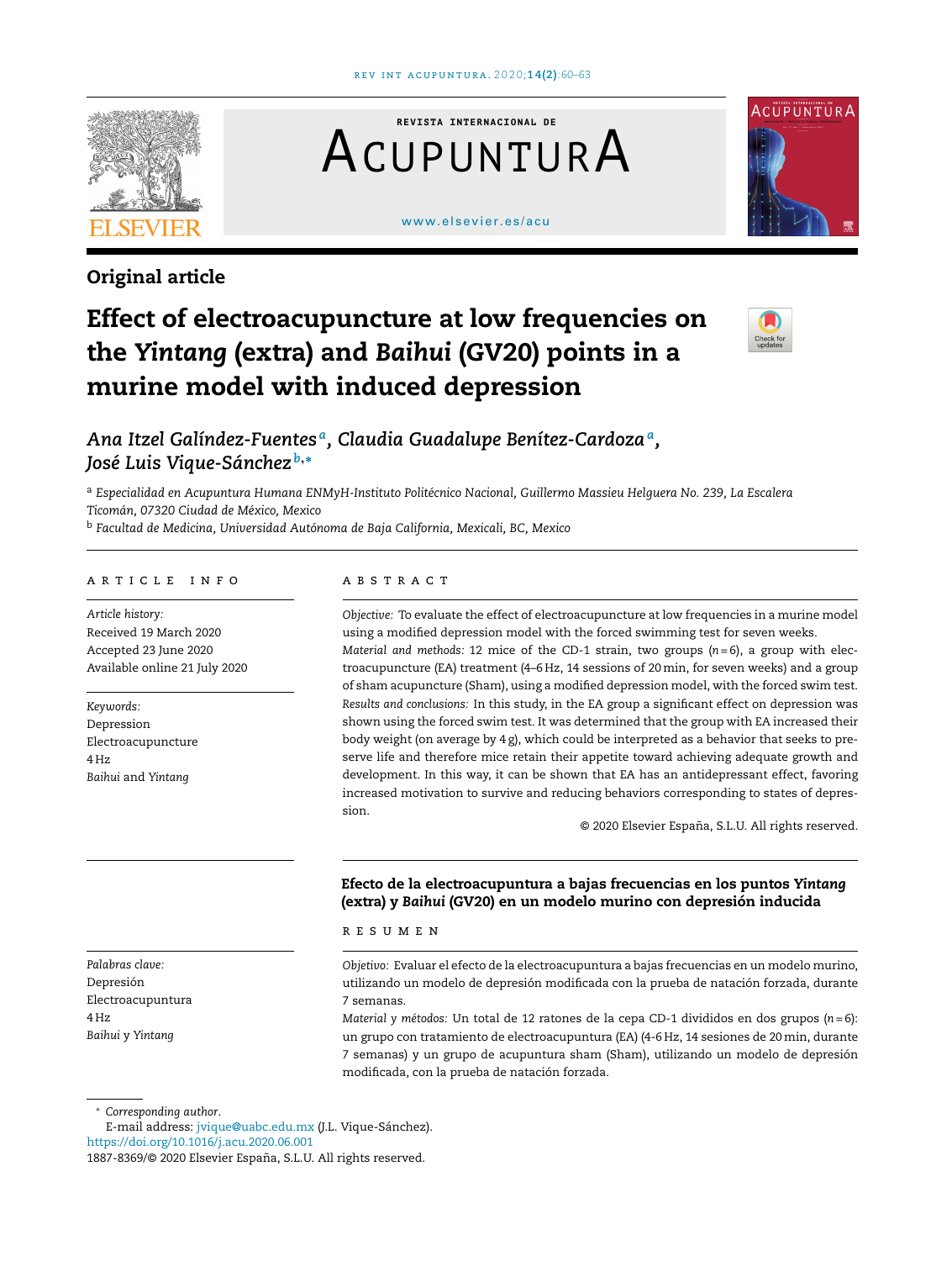*Resultados y conclusiones:* En este estudio, en el grupo EA, se observó un efecto significativo en la depresión, utilizando la prueba de natación forzada. Se determinó que el grupo EA incrementó su peso corporal (en 4 g, de media), lo cual podría interpretarse como un comportamiento que persigue preservar la vida y, por tanto, los ratones retienen su apetito hasta lograr un crecimiento y desarrollo adecuados. De este modo, puede observarse que EA tiene un efecto antidepresivo, favoreciendo la motivación para sobrevivir y reduciendo los comportamientos correspondientes a los estados de depresión.

© 2020 Elsevier España, S.L.U. Todos los derechos reservados.

#### Introduction

Acupuncture is used to treat many diseases, is needed to explain its mechanism of action. In this study we demonstrate the effects of electroacupuncture (EA) at low frequencies (2–4 Hz) in a murine model with a modified model of depression. Depression is one of the most frequent mental disorders in the world, representing the main cause of disability; it is estimated that it affects approximately more than 300 million people in the world, with the female sex being the most affected by this pathology. $1$  To better understand depression and in search of treatments for it, studies have been carried out in animal models (mainly rats and mice). There are two types of depression, reactive and endogenous, the reactive is the most used in this type of model; which are based on exposing the individual to environmental situations for which he has no alternative solution, evaluating his response.<sup>[2](#page-3-0)</sup>

One of the models where hopelessness is induced and with which behaviors that indicate a state of depression in animals can be evaluated, is the forced swimming model; where it is possible to observe immobility, which indicates an abandonment of the motivation to escape, representing loss of interest to his life. $2,3$ 

In previous studies it has been shown that EA has an anxiolytic effect, $4$  also that it favors the decrease of the neurotransmitter acetylcholine, helping in the inflammatory process, promotes contact between cells and favors the start of the repair process,  $5,6$  acupuncture in a mouse model with stress and lack of sleep has also been shown to generate effects on inflammatory markers (adenosine receptors MMP-9 and  $A2A$ ).<sup>[7](#page-3-0)</sup>

Other studies have shown the importance of the serotonergic system in depressive disorders. In rats, using *Zusanli* (ST36) and Sanyinjiao (SP6) with the forced swimming test,<sup>[8](#page-3-0)</sup> the rats were individually forced to swim 15min in a vertical plexiglass cylinder containing 15 cm of water. They were placed back into the cylinders 24h later and the total duration of immobility was measured during a 5 min test, $^9$  $^9$  in which with the application of acupuncture, the mice/rats have greater mobility during the test; this shows that they have less depression data generated by this test. There are works that use other points, *Baihui* (GV20) and *Yintang* (extra) for depression, also with a favorable effect<sup>[4](#page-3-0)</sup>; applying the EA at low frequencies (frequency of 2 Hz and an intensity of 0.6 mA for 30 min/day). $4$ Tests were performed where EA was applied at 2 Hz in *Yintang*

(extra) (anterior midline) and *Baihui* (GV20) (posterior midline) in the head of rats for three days or four days, reporting that at three days of EA they did not modify the behavior of the rats in the forced swimming test; however, at five days of treatment, the rats showed significant changes, showing longer escalation times and shorter periods of immobility during the forced swimming test. Proposing that EA at 2 Hz induces the release of  $\beta$ -endorphins and enkephalins in the brain, which may have anxiolytic and analgesic effects under stress conditions.[4](#page-3-0)

An important neurotransmitter in anxiety-depression is serotonin (5-HT), it is one of the goals to regulate through acupuncture. The mechanisms activated by EA can differ according to the stimulation frequency; low-frequency EA (<15 Hz) increases spinal release of met-enkephalins, endomorphins, and  $\beta$ -endorphins, this has been demonstrated even with anesthetized rats.<sup>[10](#page-3-0)</sup> As reported, spinal serotonergic modulation is involved in the production of antinociception by 2, 100 and 2/100 Hz of EA, influencing the availability of serotonin in the spinal cord.<sup>[10](#page-3-0)</sup>

Another important effect of acupuncture is the modification of the viscosity of the blood, which increases as a result of stress, and with the application of acupuncture mechanisms that affect levels of cytokines, hormones and leukocytes are generated. The effect on lipid profiles such as low-density lipoprotein cholesterol, high-density lipoprotein cholesterol and triglycerides has also been reported to affect blood viscosity, $11$  which may be related to some risk factor such as overweight and obesity, as well as the consequences that will be generated with these blood components.

#### Materials and methods

#### *Animals*

They were used 12 males mice (6 per group) of the strain CD-1, from 8 to 10 weeks old with a weight between 30 and 34 g, in all groups we used standard diet (Rodent Laboratory Chow 5001-Purina) and water, at an ambient temperature of 22 ◦C with light/dark cycles of 12h. Were formed two groups of 6 mice each one of them, a Sham group (acupuncture simulated). The management of the animals was complying with the accommodation and feeding procedures established by the postgraduate bioethics committee and complying with the norm of handling and use of laboratory animals NOM-062 (Official Mexican Standard NOM-062-ZOO-1999).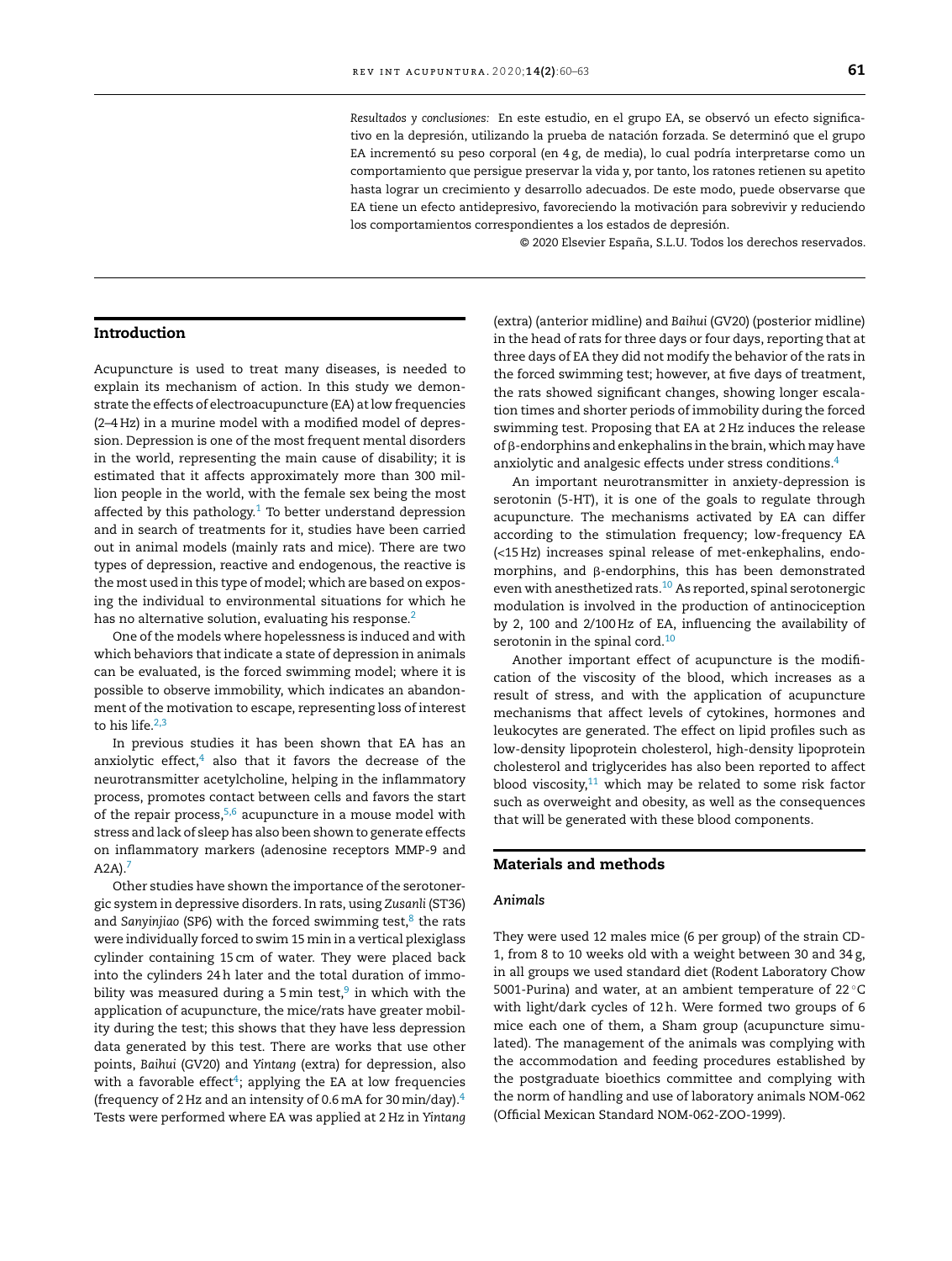Table 1 – Average body weight in grams of the Sham and electroacupuncture group with the standard deviation (*n* = 6). Week Sham SD *Baihui* and *Yintang* SD Initial 31.83 1.4 32.5 1.5 1 31.8 1.1 32.5 2.0 2 31.1 0.7 32.6 1.7 3 31.8 1.1 34.3 2.4 4 31.6 1.2 34.3 2.6 5 32.3 1.2 35.3 3.2 6 32.3 1.1 35.3 2.8 7 32.3 1.0 36.5 2.8

#### *Electroacupuncture (EA)*

The procedures were performed with mice lightly anesthetized with "Sural" (0.1mg/kg), as mentioned above to minimize immobilization-induced stress that needs to be applied to mice for needle insertion and stimulation.<sup>[10](#page-3-0)</sup> Stainless steel acupuncture needles  $(0.18 \times 13 \text{ mm}$  Hwato) were used. The electrostimulation equipment brand HWATO model SDZ-II was used for 14 sessions with duration of 20min each one of them, at frequencies of 4–6 Hz, with continuous frequency wave, applied in *Baihui* (GV20) and *Yintang* (extra) point. Sham acupuncture: the same points and conditions, mice lightly anesthetized with "Sural" (0.1mg/kg), it is applied pressure of one second with the blunt tip of the needle that stimulates the point without penetrating the skin.

#### *Forced swimming*

Based on models previously described, $4,8,9$  mice were placed individually in a cylinder containing 20 cm of water at a temperature of 25 ◦C, ensuring that they cannot stand on the bottom, forcing them to swim for 15min, recording the behavior of the mice, mainly indicators of hopelessness (immobility). $8,9$  We modify the sessions, in which we perform forced swim sessions for 15min, twice a week, for 7 weeks, in total 14 sessions. Evaluating the mobility of each swim test and their body weight.

#### *Statistical analysis*

Averages and standard deviations were calculated in Excel (Microsoft). Student's *t*-test, and *P* values will be calculated using Graph Pad software. To designate whether comparisons between two sample groups have statistical significance, a *P* < 0.05 value will be deemed significant.

# Results

When evaluating the data of the forced swimming test (with the 7-week model of depression), the mice with EA showed a decrease in the immobility time and an increase in the period of escalation during the forced swimming test, also finding an increase in body weight over seven weeks. Mice from the CD-1 strain of the EA group (*Baihui* (GV20) and *Yintang* (extra)) showed significant weight gain at 7th week (Table 1), the animals in the Sham group did not gain weight significantly. Fig. 1



Fig. 1 – Body weight in of mice group per week. Black: Sham group, red: *Baihui* (GV20) and *Yintang* (extra) group (*n* = 6 mice in each group). Data are presented as mean  $\pm$  standard deviation of mean. There is a statistical difference between both groups in the 7th week, determined by *t* test (*P* = 0.0012).

shows the average body weight(BW) of each group weekly. The data was analyzed with the Graph Pad software. It was determined that at the end of 7th week, all the mice with EA, fed with the standard diet, presented the same growth trend and the average of the BW of  $36.5 \pm 2.8$  g., While the Sham group fed with the standard diet, the average of the BW of  $32.3 \pm 1.0$  g. After seven weeks of treatment with EA, there is statistically significant differences (*P* = 0.0012) were observed in the growth curves of each experimental group.

During the seven weeks, an increase in the escalation period was observed in the group with EA during the forced swimming test, as well as a decrease in the immobility time, which represents according to previously described models,  $3,9$ an improvement in behaviors equivalent to a state of depression; showing an increased interest in fighting and preserving life. Compared with the Sham group, where during the forced swimming tests the immobility time was increasing and the escalation period was reduced, reaching in the last weeks, an almost immobility in the forced swimming test.

#### Discussion

In this study, the effect of electroacupuncture was determined, using a modified depression model, which we evaluated and compared with the results of other works.<sup>[8,9](#page-3-0)</sup> Studies have been reported where they have extended treatments to five days with important results in the regulation of the organism. $4$  We evaluated the effect at seven weeks using the *Baihui* (GV20) and *Yintang* (extra) points, which have shown an important effect on depression.[4](#page-3-0) Neurobiological studies of EA at these points have shown that electrical stimulation at 2 Hz alters the signaling of the N-methyl-D-aspartate receptor (NMDA), favors a greater expression of the brain-derived neutrootrophic factor (BDNF) and the receptor for tropomyosin kinase (TrkB), predominantly in the hippocampus; it is one of the areas significantly involved in the stress response.<sup>4</sup> [T](#page-3-0)his reinforces the